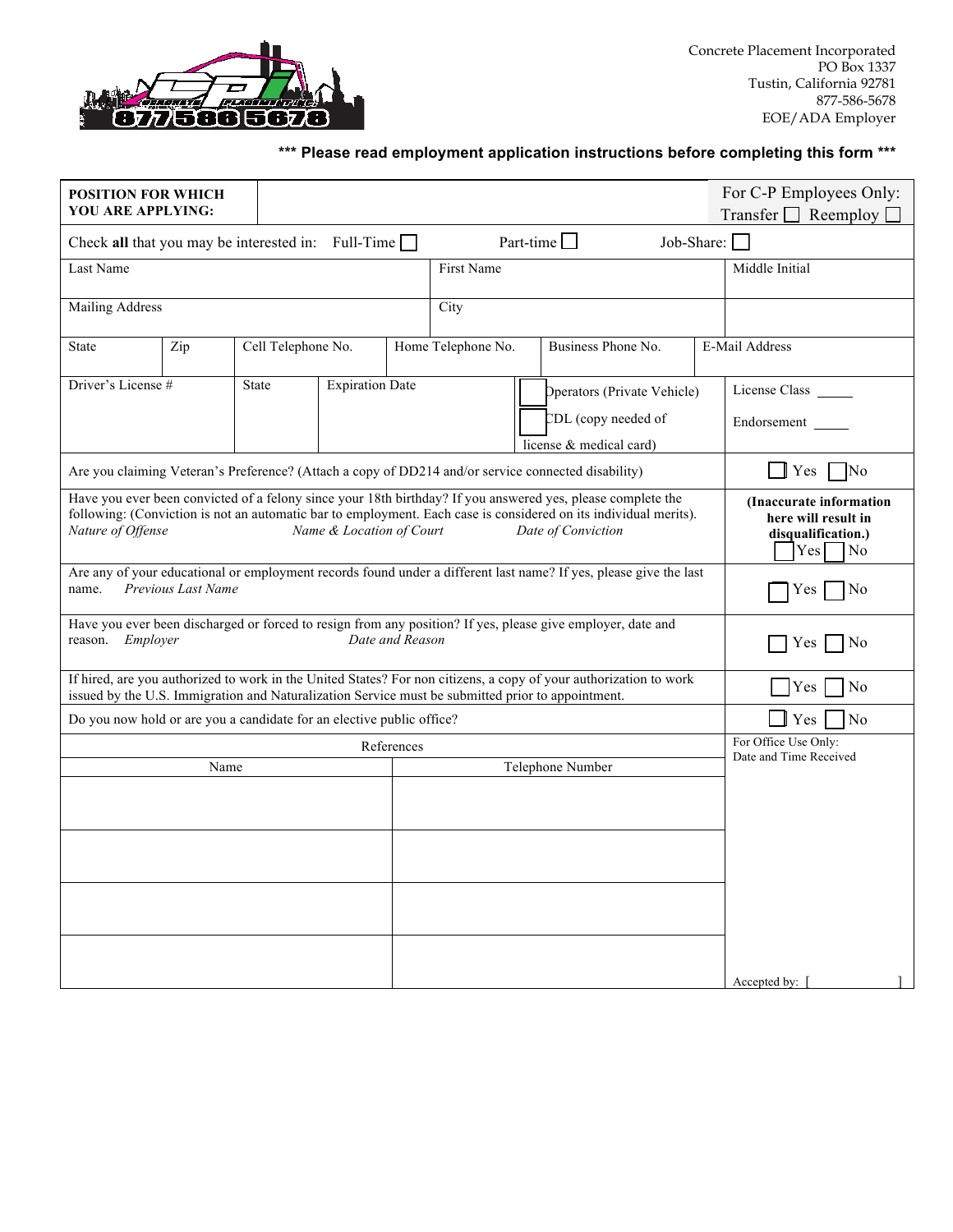|                                                                                                                                                 |                             |    | <b>EDUCATION AND TRAINING</b>                                            |                                          |                                                                                       |                |                      |                       |  |
|-------------------------------------------------------------------------------------------------------------------------------------------------|-----------------------------|----|--------------------------------------------------------------------------|------------------------------------------|---------------------------------------------------------------------------------------|----------------|----------------------|-----------------------|--|
|                                                                                                                                                 |                             |    | <b>ELEMENTARY AND HIGH SCHOOL EDUCATION</b>                              |                                          |                                                                                       |                |                      |                       |  |
| Highest Grade Completed (choose one)<br>Did you graduate from High School or obtain<br>a GED?                                                   |                             |    |                                                                          |                                          | Name and Location of Last School Attended<br>(High School, Junior High or Elementary) |                |                      |                       |  |
| $\Box$ 2 $\Box$ 3 $\Box$ 4<br>$\mathsf{I}5$<br>  16                                                                                             |                             |    | Name: $\frac{ }{ }$<br>NO                                                |                                          |                                                                                       |                |                      |                       |  |
| $\Box$ 8 $\Box$ 9 $\Box$ 10 $\Box$ 11 $\Box$ 12                                                                                                 | <b>YES</b>                  |    |                                                                          |                                          | Location:                                                                             |                |                      |                       |  |
| biology bookkeeping<br>Indicate the number of courses completed in each subject:<br>algebra                                                     |                             |    |                                                                          |                                          |                                                                                       |                |                      |                       |  |
|                                                                                                                                                 |                             |    |                                                                          | __ calculus ___ geometry __ trigonometry |                                                                                       |                |                      |                       |  |
| RELATED SPECIAL TRAINING (CORRESPONDENCE, BUSINESS, TRADES, VOCATIONAL, ARMED FORCES SCHOOLS, ETC.)                                             |                             |    |                                                                          |                                          |                                                                                       |                |                      |                       |  |
| Names and Locations of School                                                                                                                   | Dates Attended<br>(Mo & Yr) |    | Courses/Subjects Completed                                               |                                          | Credit                                                                                |                |                      | Diplomas/Certificates |  |
|                                                                                                                                                 | From                        | To |                                                                          |                                          | Hours                                                                                 |                | Received             |                       |  |
|                                                                                                                                                 |                             |    |                                                                          |                                          |                                                                                       |                |                      |                       |  |
|                                                                                                                                                 |                             |    |                                                                          |                                          |                                                                                       |                |                      |                       |  |
| **Must be from a recognized accredited school - Bring original transcript with initial application**                                            |                             |    | <b>COLLEGES AND UNIVERSITIES ATTENDED (UNDERGRADUATE &amp; GRADUATE)</b> |                                          |                                                                                       |                |                      |                       |  |
|                                                                                                                                                 | Dates Attended              |    |                                                                          | Credit Hours                             |                                                                                       | Type of Degree |                      |                       |  |
| Names and Locations of School(s)                                                                                                                | (Mo & Yr)<br>T <sub>o</sub> |    |                                                                          |                                          | Earned<br>(e.g.BA/BS)                                                                 |                | Major                | Minor                 |  |
|                                                                                                                                                 | From                        |    |                                                                          | Semester OR Quarter                      |                                                                                       |                |                      |                       |  |
|                                                                                                                                                 |                             |    |                                                                          |                                          |                                                                                       |                |                      |                       |  |
| Major Undergraduate                                                                                                                             | Credit Hours                |    |                                                                          |                                          | Major Graduate                                                                        |                | Credit Hours         |                       |  |
| College Subjects                                                                                                                                |                             |    |                                                                          |                                          | College Subjects                                                                      |                |                      |                       |  |
|                                                                                                                                                 | Semester<br>OR.             |    | Quarter                                                                  |                                          |                                                                                       |                | Semester             | <b>OR</b><br>Quarter  |  |
|                                                                                                                                                 |                             |    |                                                                          |                                          |                                                                                       |                |                      |                       |  |
|                                                                                                                                                 |                             |    |                                                                          |                                          |                                                                                       |                |                      |                       |  |
|                                                                                                                                                 |                             |    | <b>RELATED LICENSES</b> (provide current original)                       |                                          |                                                                                       |                |                      |                       |  |
| Professional License Issued By                                                                                                                  | Field/Trade Specialization  |    |                                                                          |                                          | License Number                                                                        |                | Issue<br>Date        | Expiration<br>Date    |  |
|                                                                                                                                                 |                             |    |                                                                          |                                          |                                                                                       |                |                      |                       |  |
|                                                                                                                                                 |                             |    |                                                                          |                                          |                                                                                       |                |                      |                       |  |
|                                                                                                                                                 |                             |    |                                                                          |                                          |                                                                                       |                |                      |                       |  |
|                                                                                                                                                 |                             |    | <b>SKILLS</b>                                                            |                                          |                                                                                       |                |                      |                       |  |
| $\Box$ Drafting<br>Excel/Lotus<br>$\Box$ Hansen<br>Access                                                                                       |                             |    |                                                                          | Other software                           |                                                                                       |                | Languages spoken and |                       |  |
| written FLUENTLY<br>$\Box$ GIS<br>$\Box$ ORACLE<br>$\Box$ Auto Cad<br>Word/WordPerfect                                                          |                             |    |                                                                          |                                          |                                                                                       |                |                      |                       |  |
| $\Box$ Approach                                                                                                                                 | $\Box$ Typing ___wpm        |    | $\Box$ PowerPoint                                                        |                                          |                                                                                       |                |                      |                       |  |
| Also include specific software experience in your job descriptions.<br>Ask about PC skills exams and provide certificates of courses completed. |                             |    |                                                                          |                                          |                                                                                       |                |                      |                       |  |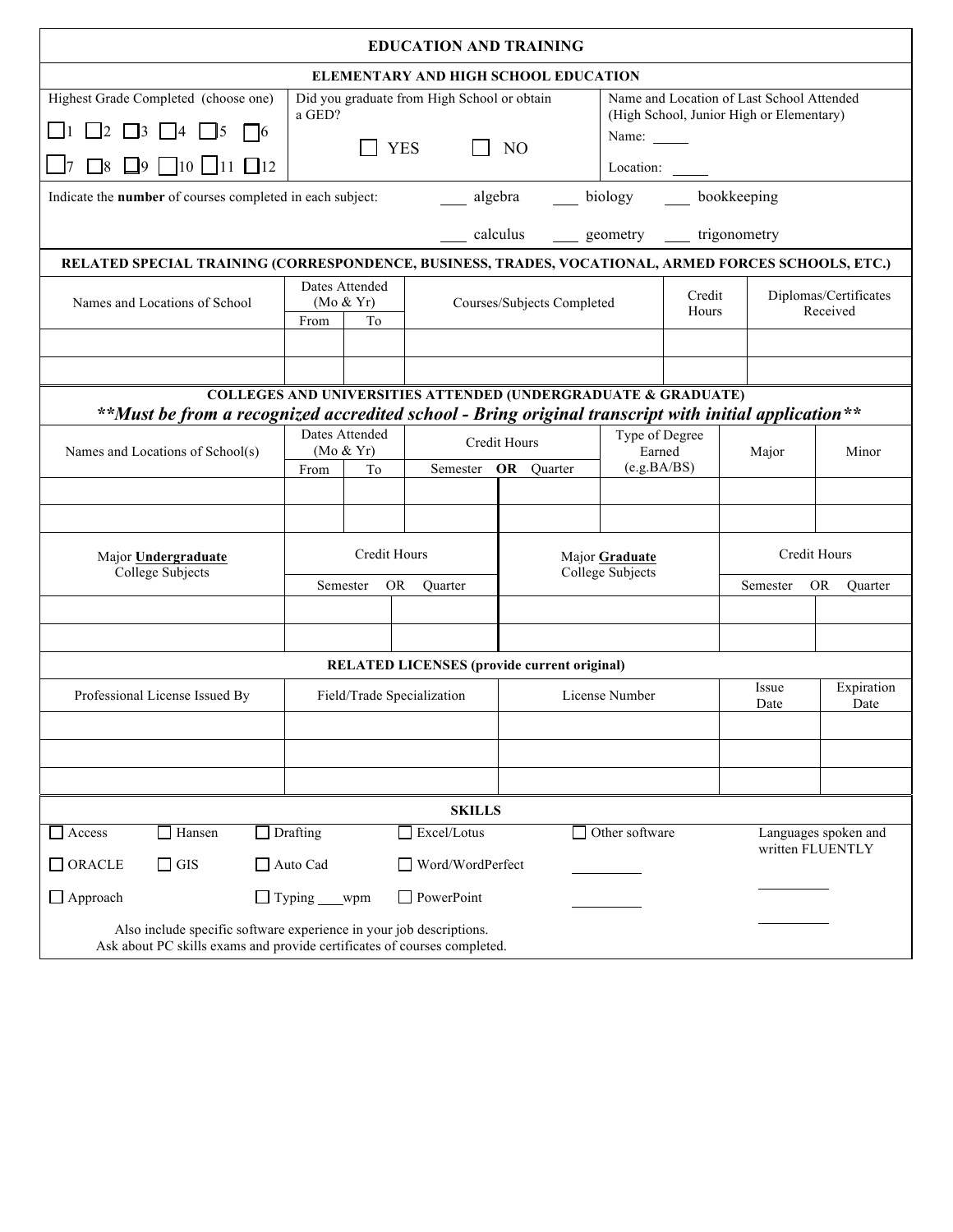| <b>EMPLOYMENT HISTORY</b>                                                                                                                                 |                                          |  |                                                                 |                  |  |  |  |
|-----------------------------------------------------------------------------------------------------------------------------------------------------------|------------------------------------------|--|-----------------------------------------------------------------|------------------|--|--|--|
| <b>YES</b><br>NO<br>May we contact your present employer?                                                                                                 |                                          |  |                                                                 |                  |  |  |  |
| <b>Ending Date</b><br>Employer/Company Name and address (city and state are required)<br><b>Starting Date</b><br>month / day / year<br>month / day / year |                                          |  |                                                                 |                  |  |  |  |
| Paid Work<br>Volunteer                                                                                                                                    | Hours per Week                           |  | Name & Title of Immediate Supervisor                            | Telephone Number |  |  |  |
| Reason for Leaving                                                                                                                                        |                                          |  |                                                                 |                  |  |  |  |
| Title of Position Held<br>Number & Job Title of Employees you Supervised                                                                                  |                                          |  |                                                                 |                  |  |  |  |
| Describe job responsibilities in order of importance:                                                                                                     |                                          |  |                                                                 |                  |  |  |  |
|                                                                                                                                                           |                                          |  |                                                                 |                  |  |  |  |
|                                                                                                                                                           |                                          |  |                                                                 |                  |  |  |  |
|                                                                                                                                                           |                                          |  |                                                                 |                  |  |  |  |
|                                                                                                                                                           |                                          |  |                                                                 |                  |  |  |  |
|                                                                                                                                                           |                                          |  |                                                                 |                  |  |  |  |
|                                                                                                                                                           |                                          |  |                                                                 |                  |  |  |  |
|                                                                                                                                                           |                                          |  |                                                                 |                  |  |  |  |
|                                                                                                                                                           |                                          |  |                                                                 |                  |  |  |  |
|                                                                                                                                                           |                                          |  |                                                                 |                  |  |  |  |
| <b>Starting Date</b><br>month / day / year                                                                                                                | <b>Ending Date</b><br>month / day / year |  | Employer/Company Name and address (city and state are required) |                  |  |  |  |
| Paid Work<br>Volunteer                                                                                                                                    | Hours per Week                           |  | Name & Title of Immediate Supervisor                            | Telephone Number |  |  |  |
| Reason for Leaving                                                                                                                                        |                                          |  |                                                                 |                  |  |  |  |
| Title of Position Held                                                                                                                                    |                                          |  | Number & Job Title of Employees you Supervised                  |                  |  |  |  |
| Describe job responsibilities in order of importance:                                                                                                     |                                          |  |                                                                 |                  |  |  |  |
|                                                                                                                                                           |                                          |  |                                                                 |                  |  |  |  |
|                                                                                                                                                           |                                          |  |                                                                 |                  |  |  |  |
|                                                                                                                                                           |                                          |  |                                                                 |                  |  |  |  |
|                                                                                                                                                           |                                          |  |                                                                 |                  |  |  |  |
|                                                                                                                                                           |                                          |  |                                                                 |                  |  |  |  |
|                                                                                                                                                           |                                          |  |                                                                 |                  |  |  |  |
|                                                                                                                                                           |                                          |  |                                                                 |                  |  |  |  |
|                                                                                                                                                           |                                          |  |                                                                 |                  |  |  |  |
|                                                                                                                                                           |                                          |  |                                                                 |                  |  |  |  |